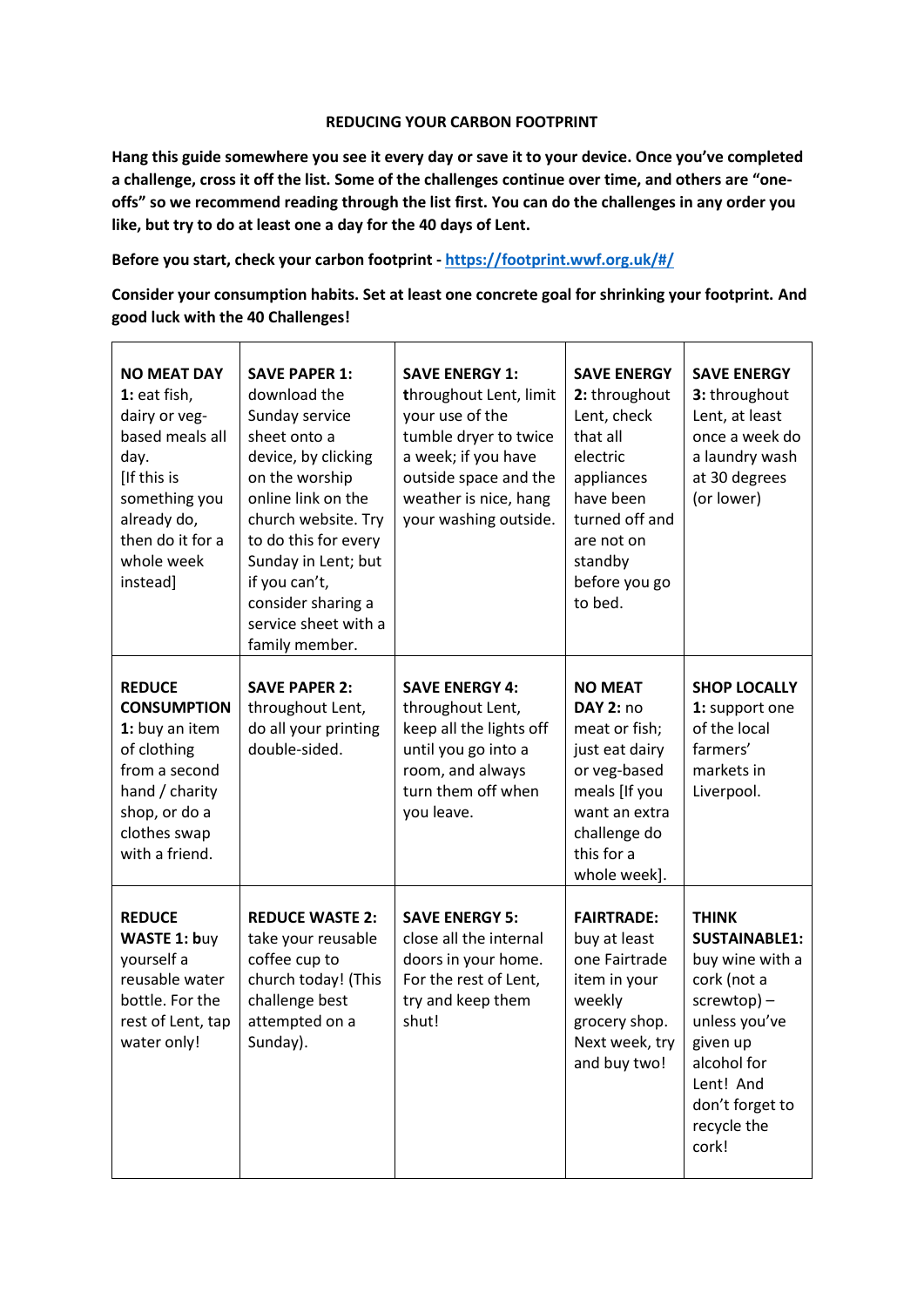| <b>SAVE ENERGY</b><br>6: turn down<br>your central<br>heating by 1<br>degree<br>throughout<br>Lent - want a<br>bigger<br>challenge? Turn<br>it down by 2!                                                                                                                                                                       | <b>SAVE ENERGY 7:</b><br>run your<br>dishwasher only<br>with a full load<br>throughout Lent.                                                                                                            | NO CAR DAY 1: ditch<br>the car and walk,<br>cycle or take public<br>transport instead. | <b>VEGAN DAY</b><br>challenge: no<br>meat, fish or<br>dairy today.                                                                                                                                                                                   | <b>SHOP LOCALLY</b><br>2: going out for<br>coffee or a<br>meal? Support<br>a local<br>independent<br>not a chain.                    |
|---------------------------------------------------------------------------------------------------------------------------------------------------------------------------------------------------------------------------------------------------------------------------------------------------------------------------------|---------------------------------------------------------------------------------------------------------------------------------------------------------------------------------------------------------|----------------------------------------------------------------------------------------|------------------------------------------------------------------------------------------------------------------------------------------------------------------------------------------------------------------------------------------------------|--------------------------------------------------------------------------------------------------------------------------------------|
| <b>REDUCE</b><br><b>WASTE 3: refill</b><br>your existing<br>washing up<br>liquid (or<br>another<br>household<br>product<br>container),<br>rather than<br>buying a new<br>one: at<br>Windmill<br>(Aigburth<br>Road), Purple<br>Carrot<br>(Smithdown<br>Road), Shared<br>Earth (Bold<br>Street) or Refill<br>(Windsor<br>Street). | <b>REDUCE WASTE 4:</b><br>reduce your use of<br>plastic - buy solid<br>shampoo,<br>conditioner or<br>shower $gel - it$ lasts<br>much longer too.<br>Stockists include<br>Lush and health<br>food shops. | <b>SAVE WATER 1:</b><br>spend less than 4<br>minutes in the<br>shower today.           | <b>NO CAR DAY</b><br>2: ditch the<br>car for a day<br>and walk,<br>cycle or take<br>public<br>transport<br>instead.                                                                                                                                  | <b>SAVE PAPER 3:</b><br>instead of<br>printing out<br>papers for a<br>work or church<br>meeting read<br>them on a<br>device instead. |
| <b>THINK</b><br><b>SUSTAINABLE:</b><br>time for a new<br>book? Ditch<br>Amazon and<br>support a local<br>bookshop or<br>join your local<br>library.                                                                                                                                                                             | <b>REDUCE WASTE 5:</b><br>go through your<br>fridge for leftovers<br>and cook a meal<br>with them.                                                                                                      | <b>REDUCE</b><br><b>CONSUMPTION 2:</b><br>avoid buying anything<br>for a day.          | <b>RECYCLE</b><br><b>MORE:</b><br>recycle<br>something<br>that can't go<br>in your<br>recycling bins:<br>e.g. take soft<br>plastics (clear<br>film, crisp<br>packets) to<br>Tesco, or your<br>juice /milk /<br>Tetrapak<br>cartons to<br>Otterspool. | <b>SAVE WATER 2:</b><br>boiling the<br>kettle for a cup<br>of coffee or<br>tea? Only put in<br>as much water<br>as you need.         |